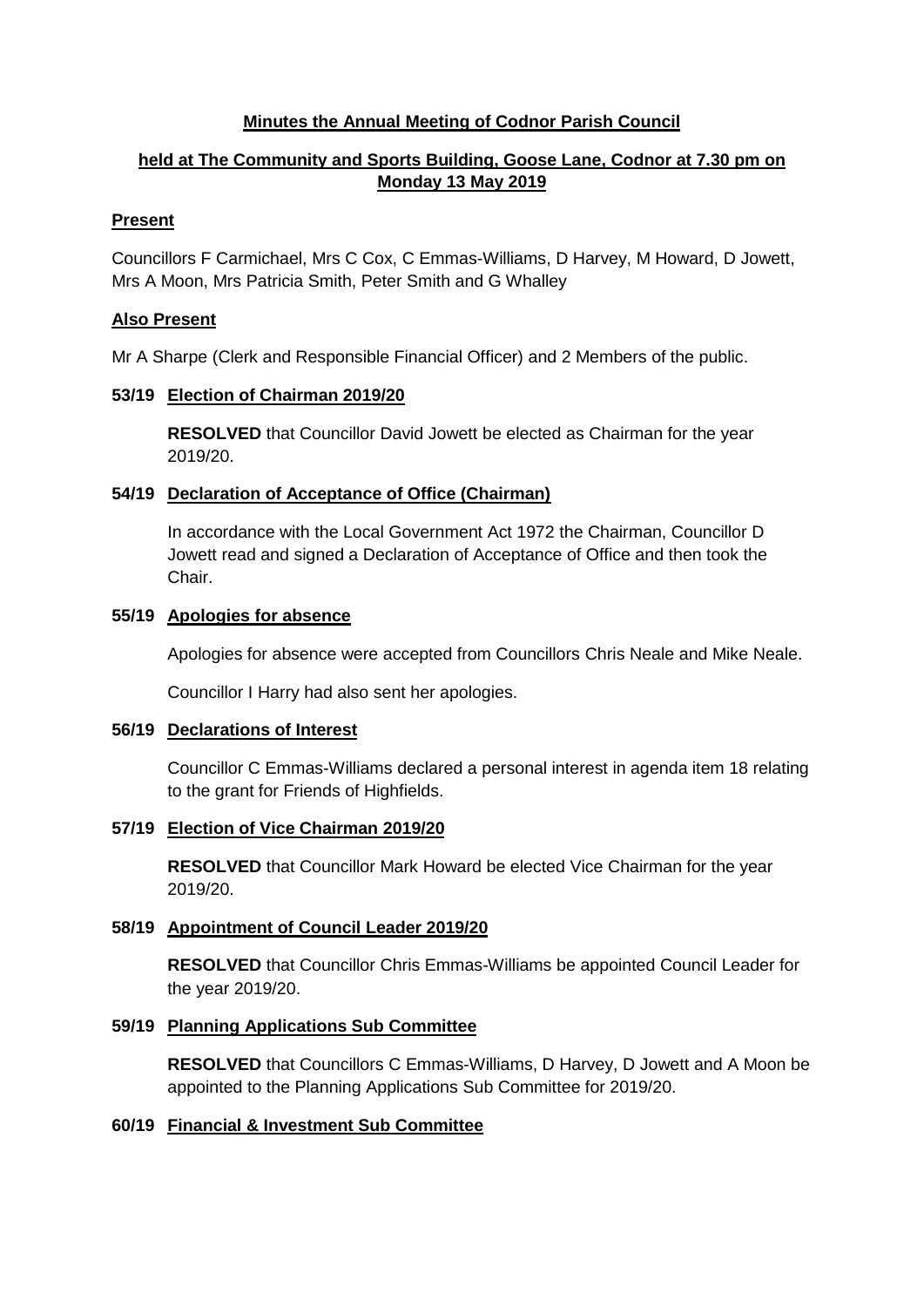**RESOLVED** that Councillors Mrs C Cox, D Jowett, C Neal, M Neal and Peter Smith be appointed to the Financial & investment Sub Committee for 2019/20.

### **61/19 Public Participation Session**

(a) Public

Councillor Whalley spoke in public participation in relation to dog fouling. The Clerk would follow this up with Amber Valley Borough Council.

(b) Police Matters

None, but the latest safer neighbourhood news circular was distributed to Members.

(c) Borough Council and County Council Members Reports

Councillor C Emmas-Williams reported on a number of issues relating to the Police and Safer Amber Valley.

### **62/19 Minutes**

**RESOLVED** that the Minutes of the meeting of the Parish Council held on 8 April 2019 be approved as a true record, subject to the addition of a declaration of interest by Councillor A Moon in the item relating to the Bob Moon Trophy, and was then signed by the Chairman.

#### **63/19 To determine if any items of business should be taken with the public excluded**

**RESOLVED** that no items should be considered with the public excluded.

#### **64/19 Chairman's Announcements**

The Chairman welcomed the newly elected Members to the Council.

#### **65/19 Parish Council – Items for Decision/Action**

(a) Meeting start times

**RESOLVED** that the Parish Council Meeting start times be changed to 7.00 pm.

#### (b) Training and information

Council were informed that a joint DALC training session for Members would take place with Heanor & Loscoe Town Council at Heanor Town Hall. Details would be circulated in due course.

#### **RESOLVED** that the report be noted.

(c) Annual Report

Council were provided with a draft Annual Report for comment.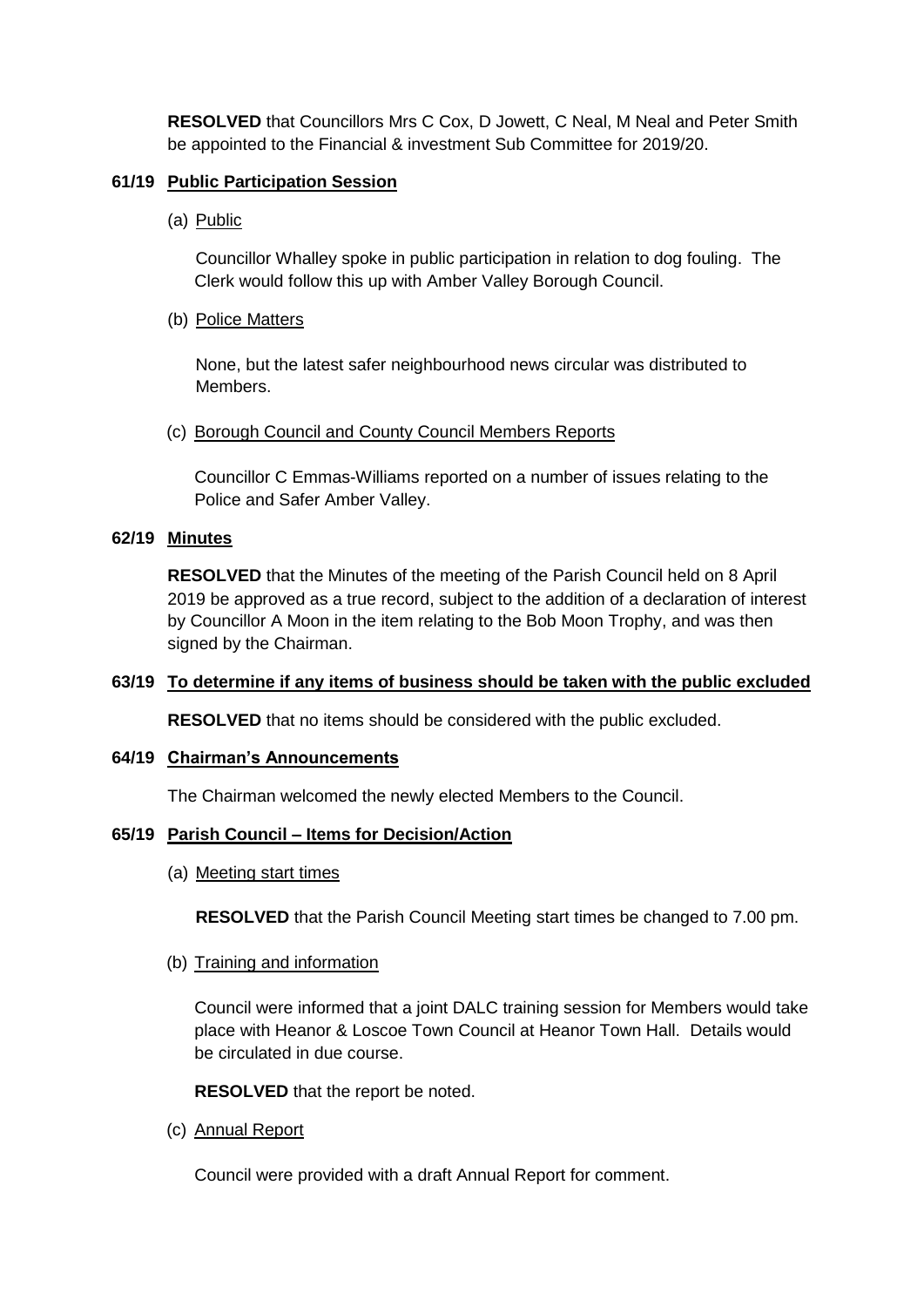Members were asked to let the Clerk have any suggestions or amendments in time to have printed for the next meeting.

**RESOLVED** that the report be noted.

#### **66/19 Derbyshire Association of Local Councils**

DALC circular 6/2019 was noted.

#### **67/19 Finance**

The Council considered a schedule of payments, and were presented with a copy of the Receipts and Payments Accounts 2018/19 (subject to audit).

Council were informed that the Accounts would be submitted for approval at the next meeting after the internal audit was complete together with the documentation for the Annual Return to the External auditor

#### **RESOLVED** that –

- (1) The schedule of payments detailed below be approved.
- (2) The draft Receipts and Payments Accounts for 2018/19 reproduced below (subject to audit) be noted.
- (3) The Bank Reconciliation report be approved and signed by the Chairman.

#### **Schedule of approved payments**

| <b>Cheque</b>         | <b>Payee/Description</b>                   | <b>Nett</b> | <b>VAT</b> | <b>Gross</b> |
|-----------------------|--------------------------------------------|-------------|------------|--------------|
| $2136 - YB$<br>(PAID) | Lite - Christmas Lights<br>deposit         | 2750.00     | 550.00     | 3300.00      |
| $2137 - YB$<br>(PAID) | DALC - Subscription<br>(PAID)              | 768.52      | 0.00       | 768.52       |
| $2138 - YB$<br>(PAID) | <b>Transfer to Unity Trust</b><br>Bank     | 10000.00    | 0.00       | 10000.00     |
| UT BACS (PAID)        | D Hemsell (Salary)                         | 968.67      | 0.00       | 968.67       |
| <b>UT BACS</b>        | Clerk Salary, and<br>expenses - See below. | 764.48      | 0.00       | 764.48       |
| 2140 - YB             | Shelter Maintenance -<br>Glasshouse Hill   | 75.84       | 15.17      | 91.01        |
| <b>UT BACS</b>        | <b>DCC Pension</b>                         | 256.74      | 0.00       | 256.74       |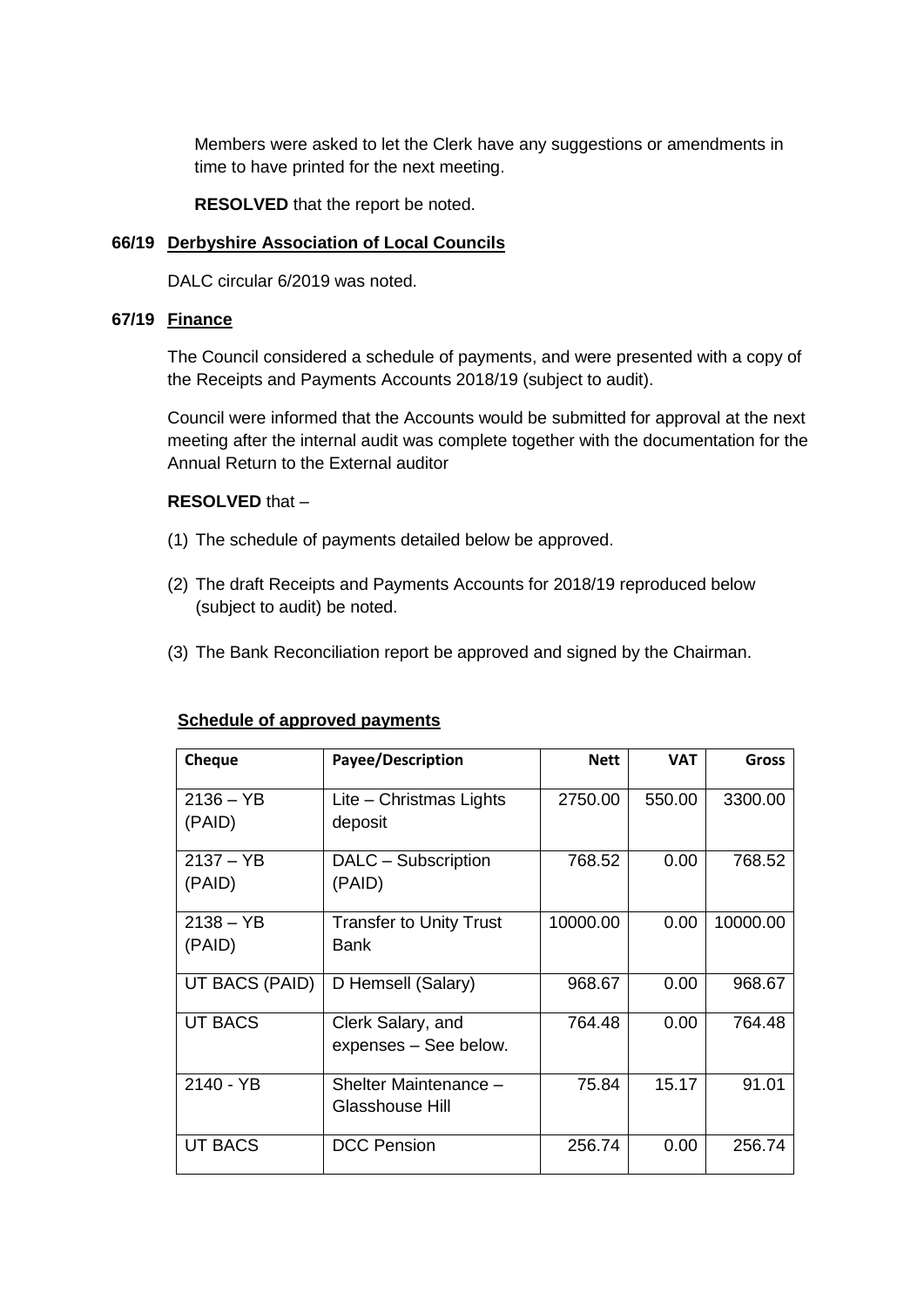| 2141 - YB                      | <b>HMRC</b>                                               | 161.24 | 0.00  | 161.24 |
|--------------------------------|-----------------------------------------------------------|--------|-------|--------|
| 2142 - YB                      | Viking - Stationery                                       | 46.46  | 9.29  | 55.75  |
| 2139, 2143,<br>2144, 2147 - YB | <b>CANCELLED</b>                                          |        |       |        |
| <b>UT BACS</b>                 | Tudor - Toilet Fix                                        | 38.35  | 0.00  | 38.35  |
| 2145 - YB                      | Shelter Maintenance -<br>Mining Wheel and truck<br>clean. | 190.00 | 38.00 | 228.00 |
| 2146 - YB                      | <b>Friends of Highfields</b>                              | 200.00 | 0.00  | 200.00 |
| <b>UT BACS</b>                 | Pictorial- A0 Correx                                      | 157.50 | 31.50 | 189.00 |
| <b>UT BACS</b>                 | <b>Chairman's Allowance</b>                               | 250.00 | 0.00  | 250.00 |

#### CODNOR PARISH COUNCIL

RECEIPTS AND PAYMENTS ACCOUNT

| 2017/18 | <b>Receipts</b> |                                         | 2018/19 |           |
|---------|-----------------|-----------------------------------------|---------|-----------|
| £       | 60,798.00       | Precept                                 | £       | 62,317.00 |
| £       | 44.45           | Interest                                | £       | 112.88    |
| £       | 3,142.00        | Donations and other income              | £       | 1,992.85  |
| £       | 4,897.23        | <b>VAT</b>                              | £       | 4,999.72  |
| £       | 68,881.68       |                                         | £       | 69,422.45 |
|         |                 | <b>Payments</b>                         |         |           |
| £       | 1,259.20        | Donations                               | £       | 1,770.00  |
| £       | 3,226.94        | <b>Clock Building</b>                   | £       | 2,381.67  |
| £       | 22,560.28       | <b>Staff Costs</b>                      | £       | 24,127.80 |
| £       | 1,803.90        | Post/Print/Stationery/Admin             | £       | 1,994.87  |
| £       | 841.30          | Dog Bags                                | £       | 342.00    |
| £       |                 | <b>Bank Charges</b>                     | £       | 54.00     |
| £       | 130.00          | Room Hire                               | £       | 210.00    |
| £       | 16,918.40       | Christmas/Bonfire                       | £       | 17,644.97 |
| £       | 1,387.29        | Chairs Allow./Newsletter                | £       | 1,119.47  |
| £       | 1,679.24        | Insurance/Audit                         | £       | 1,289.32  |
| £       | 10,667.29       | Allots/Car Park/Environ/Cleaning        | £       | 9,342.05  |
| £       | 5,062.88        | Miscellaneous/Contingency               | £       | 2,560.81  |
| £       | 629.18          | Subscriptions/Training                  | £       | 439.00    |
| £       | 430.00          | Children's Group Room Hire              | £       | 240.00    |
| £       | 5,020.51        | <b>VAT</b>                              | £       | 4,723.21  |
| £       | 71,616.41       |                                         | £       | 68,239.17 |
|         |                 | <b>Receipts and payments</b><br>summary |         |           |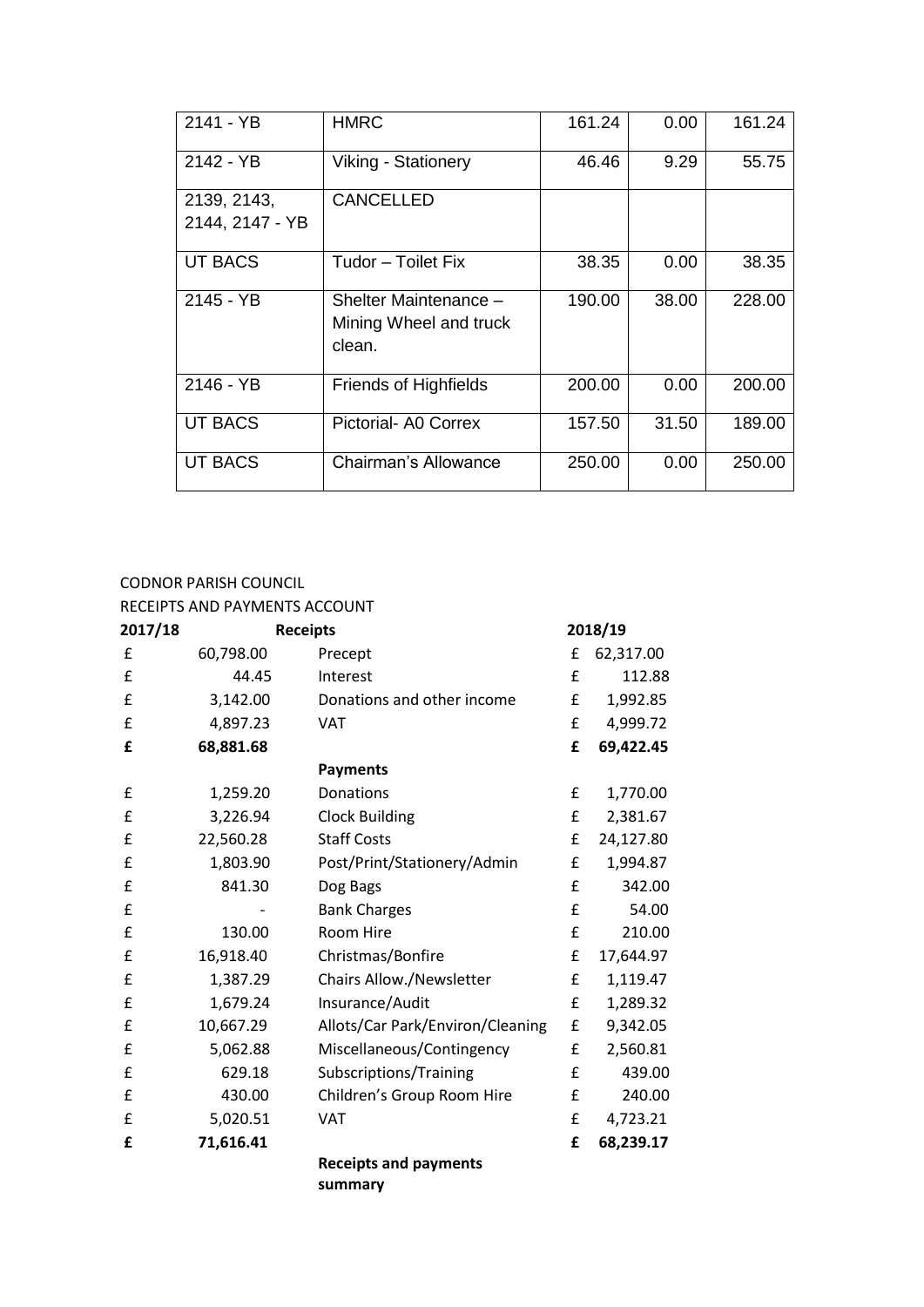| £ | 54,146.81 | Balance b/f at 1 April              | £ | 51,412.08 |
|---|-----------|-------------------------------------|---|-----------|
| £ | 68,881.68 | Add total receipts                  | £ | 69,422.45 |
| £ | 71,616.41 | Less total payments                 | £ | 68,239.17 |
| £ |           | Add unpres cheques/adjustment       | £ | 42.13     |
| £ | 51,412.08 | Balance at 31 March                 | £ | 52,637.49 |
|   |           | <b>Represented by bank balances</b> |   |           |
|   |           | 31 March                            |   |           |
| £ | 9,457.82  | Current                             | £ | 5,104.60  |
| £ | 6,414.23  | Deposit                             | £ | 6,417.41  |
| £ | 36,850.36 | <b>Business Term Deposit</b>        | £ | 36,956.83 |
| £ |           | U Trust                             | £ | 4,158.65  |
| £ | 1,310.33  | Less uncashed cheques               | £ |           |
| f | 51,412.08 |                                     | £ | 52,637.49 |

#### **68/19 Planning and Licensing**

- (1) Council **NOTED** that the previously reported application AVA/2019/0232 92 Glasshouse Hill had been permitted.
- (2) Council also **NOTED** the following applications but raised no issues of concern-

| AVA/2019/0364 | 10 Gate Brook Close - Single Storey extension.            |
|---------------|-----------------------------------------------------------|
| AVA/2019/0420 | 60 Nottingham Road - Two storey side extension and        |
|               | single storey rear extension with balcony above.          |
| AVA/2019/0428 | 2 Milner Avenue – Demolition of existing conservatory and |
|               | erection of single storey flat roof extension.            |
| AVA/2019/0438 | 35 Needham Street - Change flat roof to pitched roof for  |
|               | existing shed.                                            |
| AVA/2019/0431 | `23 West Hill – Double storey rear extension with hipped  |
|               | roof.                                                     |

(3) Council **RESOLVED** to make the following objection to AVA/2019/0379 – Land to rear of 71 Jessop Street, Codnor – erection of 4 bedroom dwelling -

"The Parish Council is concerned with regards to the following: